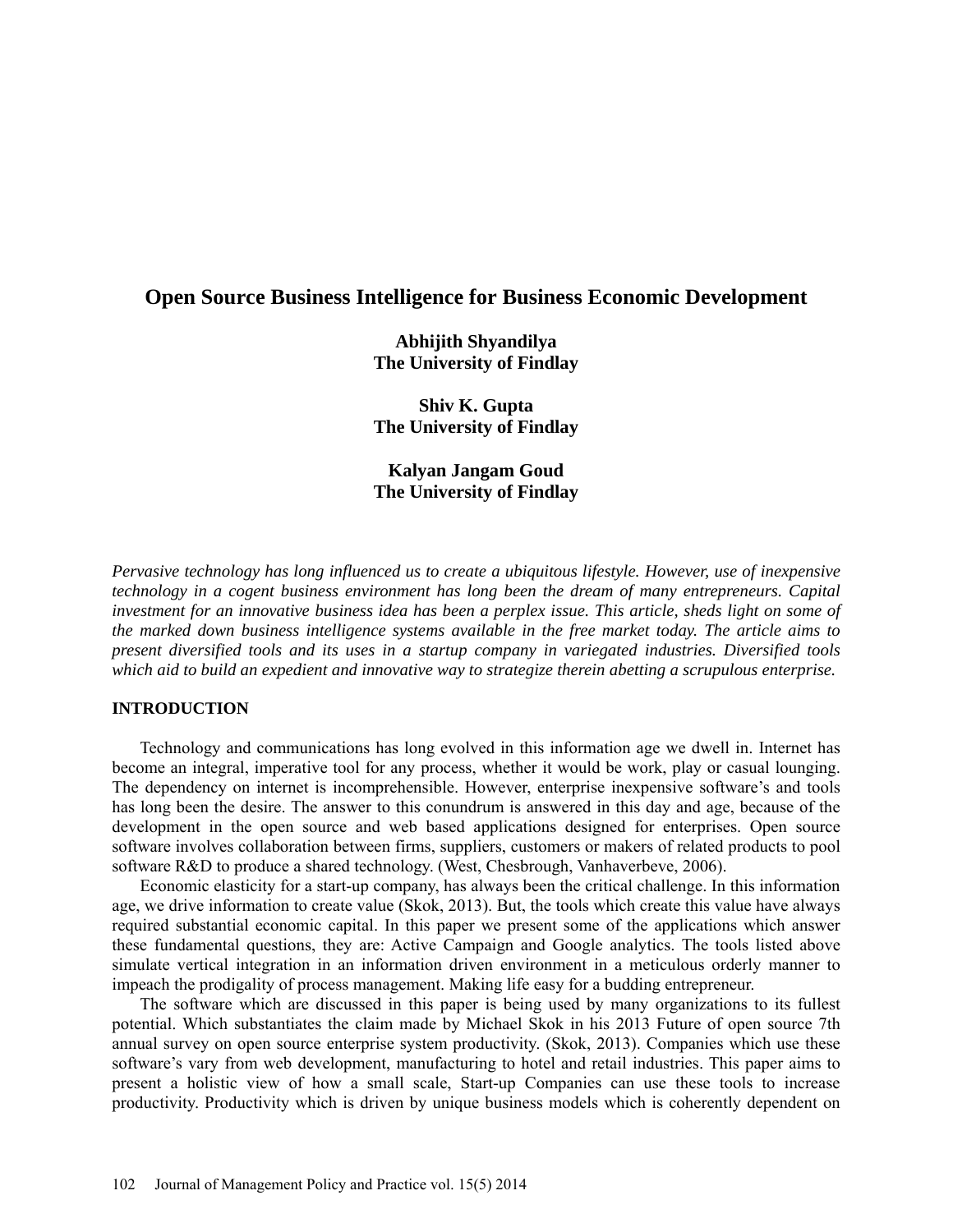these secure, tested, inexpensive, alternate applications which adhere to all the logistical needs and the economic factors of an organization. (Jordan M. John, 2012)

### **DISCUSSION**

Information creates values because, in the information age the content created through the internet must reflect the organization structure. According to Schumpeter organizational and technological innovations are intertwined (Schumpeter 1950). Schumpeter saw organizational changes, along new products and processes as well as new markets as factors of "creative destruction". This paper aims to address the need to accommodate the before mentioned dynamic enterprise application in an organization. Organizations of today are an indefatigable, dynamic and functioning entity. Based on our survey, we collected data to identify the need for open source or inexpensive software to help organizations function efficiently. Truly Essential is one of those companies on which we are basing this paper on. Truly Essential is an established company operating in India from 1999.The Company has an objective of growing medicinal aromatic plants and supplies herbage to Ayurvedic medical manufacturers, herbal extractors and distillers of aromatic plants. The products developed are supplied to large department stores, malls, aroma therapists, spas, leading hotels and massage parlors in India and overseas as well; the company has recently hosted a website www.trulyessential.in to facilitate online sales. The dynamic website employed to accommodate the ecommerce functionality has embedded Google Analytics.

For all the tools, all the data and all the computing power, getting numbers to tell stories is still difficult. Google Analytics brings marketing tools formerly unavailable to the owner of the smallest business (Jordon, 2012). Analytics play a key role in any organization big or small in this information driven age. Google analytics is among the tools well entrenched to paving the road to actionable data. Google analytics as a web analytics program helps track an ecommerce organization traffic and telemetric. In order to instigate the tracking mechanism of the ecommerce website the user of the ecommerce page has to install the required script on the company's websites. Google analytics, empowers it's user to track variegated, diversified information about their ecommerce site.

Marketing a product in this internet driven environment requires meticulous planning. The growing influence and range of social activities of virtual communities of consumption add nuance to marketer's existing understanding of consumer behavior and marketing (Kozinets, 1999). Google analytics aids organizations to create marketing campaigns which track and maintain internet traffic of the organization's ecommerce website. Furthermore, the application features real time reporting of data which facilitates tracking of email marketing strategies and even reports usage statistics of a particular page on the website. This functionality aids organization's to assess, assimilate and evaluate to predict future potential customers and future conversions.

Google analytics also can track data from any specified URL. This is very helpful to monitor the traffic of Truly Essential's Social media pages. According to Social media strategist Gary Vaynerchuk," Social media is a business in itself. What it is, is customer service. It's caring about somebody". Gary Vaynerchuk, in his new book "*jab, jab, jab, right hook"* argues why demographics plays a key role to determine the marketing strategy in an online environment. (Vaynerchuk, 2013).

Google analytics answers this insatiable need. Google analytics with its geo tagging functionality also aids to monitor and gather data based on demographics of the customers who access the organization's website. These various tools helps marketing department of an organization to track activities, create marketing campaigns and strategize accordingly to curtail to demographics which the organization struggles to market and also to demographics which the enterprise wishes to expand. Several case studies presented in the google analytics page which includes Multi-National Corporations validates the potential of Google analytics to curtail to all the needs of an organization, irrespective of their size.

For the company in question i.e. Truly Essential. Marketing on the internet plays an integral role to market the product as well as the organization. Google Analytics once linked with Truly Essential's website can provide important information which helps to identify key variables for strategic marketing. According to the CEO of the company, using Google Analytics has helped them keep track of daily traffic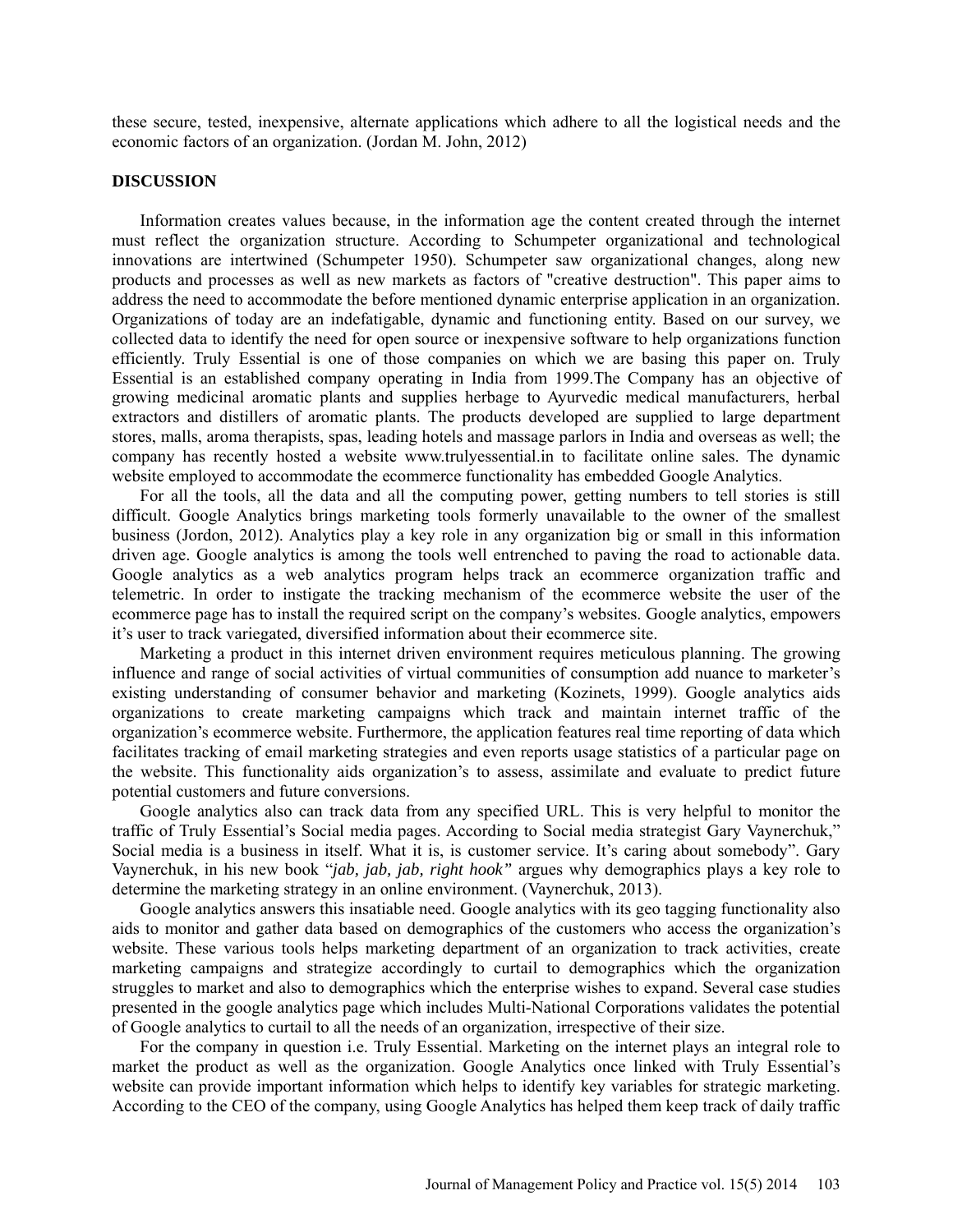of their website and their blog posts. Google analytics link tagging helps to link specific pages of a website to track traffic of the particular page. This plays a key role for Truly Essential as they can monitor specific pages of importance, such as checkout page and order completion page. Link tagging has helped Truly Essential to create a database of customers who convert and those who hesitate in the last moment. The peak hours of the site's traffic, the demographic information of the viewer's generating this traffic which can be monitored using Google Analytics helps, Owner of Truly Essential Akshara Kumar design campaigns to optimize the marketing campaigns to instigate higher traffic return values. The ability to view important information at a single glance in the Google Analytics dashboard helps keep track of key variables that are important for the organization.

Marketing in an online environment can be carried out in many ways. But, even in this day and age of social media. Email marketing is the imperative preferred manner. Email Marketing, according to Arthur Middleton Hughes creates a personal relationship which social media fails to establish. Email marketing is the most cost effective way of marketing. But, creating this connection has been the biggest conundrum. Hiring a graphic designer and an online marketing manager is inconceivable for an organization which is foraging for money. Active campaign, is a tool which adheres to answer this fundamental need.

Active campaign is a software which helps manage contacts, design email content, automate email marketing campaigns, and integrate that with the social media pages such as Facebook, LinkedIn, and Twitter etc. Active campaign, empowers its users with all these features at a very minimum cost. Furthermore, Active campaign is equipped with its own analytics. This helps monitor and analyze the variegated interwebbed campaigns instigated by the user. This software will bode well for a company like Truly Essential, which is venturing into the internet space. The detailed instructions followed by the customer support system provided by the proprietor adheres to all the preliminary issues a new user might face while attempting to use this tool for the very first time.

Active campaign can be used from the beginning of an email campaign to the end. Active campaign can manage contacts by importing your contacts from the enlisted email ID's and synchronized social media platforms. The contacts once synchronized can be categorized as per the user requirement. Let's assume, Akshara Kumar the owner of Truly Essential has just installed Active campaign to launch an email marketing campaign. Once the contact from her email and social media platforms are updated, Akshara can organize these contents based on importance, demographics or business value. Now, comes creating the content. Content for an email marketing should be prodigal, ensuring the customer is drawn into it. This need is scrupulously answered by Active campaign, as one can create content from several templates which is available to the user. Akshara once she picks the template of her choice, can add content to this template, by merely dragging and dropping the files on to the template. The template as per the needs of the user once prepared should be sent strategically. Strategic email campaigns can be designed through active campaign. For truly essential, once the preliminary transaction is complete, it is imperative to establish a relationship with the customer to ensure retention. Therefore, Akshara can design an email automation campaign. Some of the automated emails which Akshara can send through active campaign are: Periodic offer emails, season greetings, suggestion emails and customer service emails etc.

Once the relationship is established, Akshara wants her customers to share their experience with their friends. Active campaign can embed any social media site which Akshara chooses in the emails. Thus, helping the user stay connected with truly essential through their favorite social media platforms. The social media integration, the periodic emails, the email conversions can also be monitored with the analytics embedded in the active campaign software. The user, Akshara in this case can create various such email marketing campaigns which ensure not only to help in customer retention but also aids to establish a relationship.

#### **Case Study Analysis**

In a recent Market Force survey, 81 percent of U.S. consumers surveyed declared social networking recommendations were integral to their purchase decisions. With such a comprehensive number dictating the market demands and market share. Social media marketing strategies have been imperative for any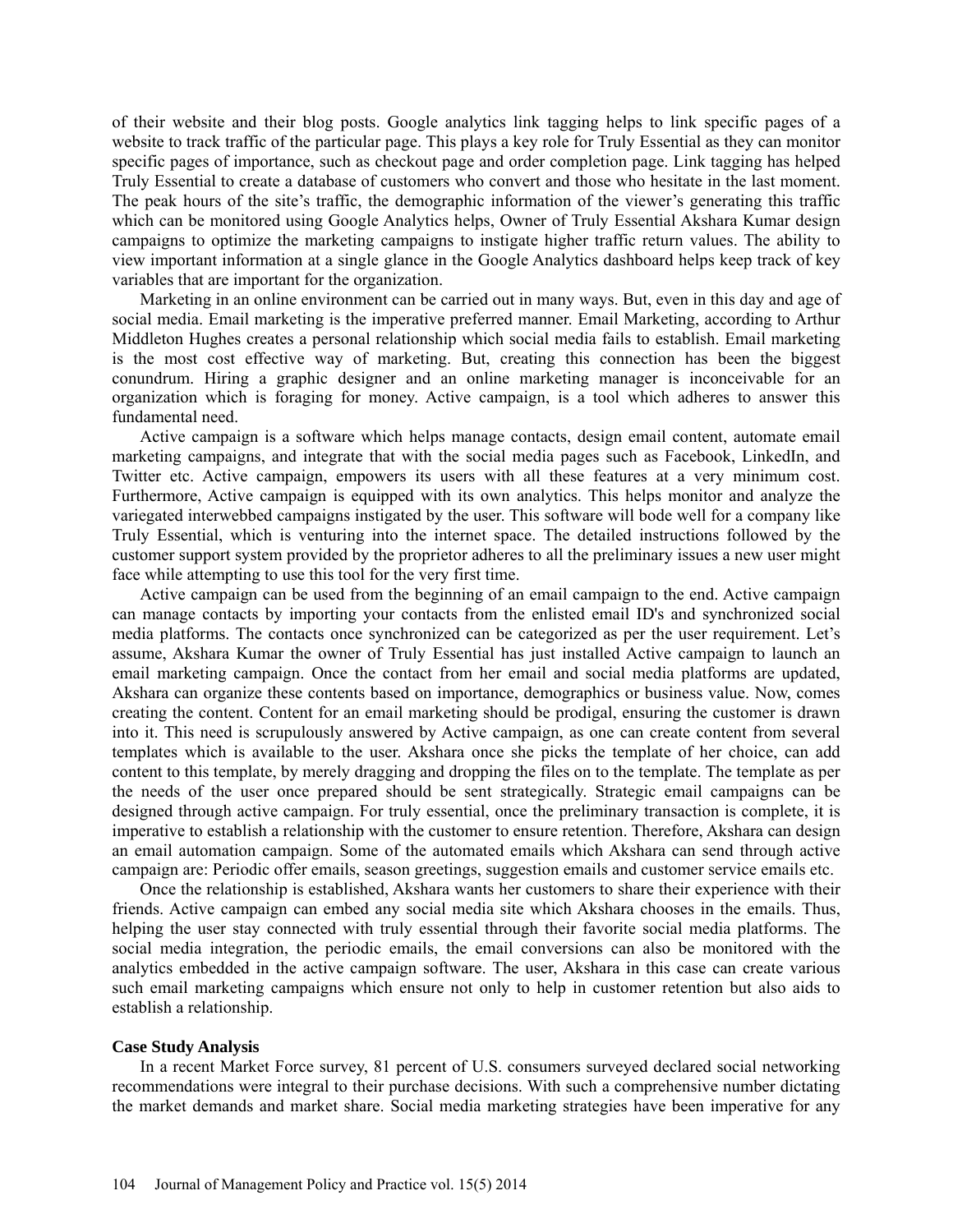organization. Fairmont hotel in recent times have implemented social media marketing comprehensively. They segmented the market in the social media with the help of Google Analytics. In the virtual world, segmentation of your site visitors is basically a division or group. For example, one can segment visitors by visits that come from iPhone or even by returning visitors only. This gives the control to look only at specific groups of visitors to see how they affect the web site traffic.

Another model of segmentation available in Google Analytics is the advanced segments. In advanced segments you can create customized advance segments to help break your website traffic down into groups that are meaningful to your business objective (Ledford, Teixeira, Myler, 2009). Fairmont hotels implemented the advanced segmentation in Google Analytics which validates market force survey on social media marketing.

Fairmont hotels social media strategy was implemented in the form of a quiz. The quiz consisted of five different answers that asked fans or users to select their favorite beverage, weekend escape, and idyllic dining experience, best form of transportation and idea of beauty. Each of these questions was paired with a photo to help users envision the answers which best represented their personality. This helped Fairmont to establish whether the users in question favored adventure, exotic, leisure, sophisticate or urban lifestyle. The questionnaires in the contest, helped segment the list of contestants that shared their email addresses and create custom email messages to each participants email in the future. (Loffler, 2012).

Therefore, one can state that email marketing is imperative to establish a relationship between the organization and the consumer. According to Chris Siestsema of Convince & Convert "One of the most important and challenging aspects of email marketing is to provide the highest level of relevance possible". The relevance which Chris Siestsema talks about can be achieved through active campaign. Active Campaigns content creation and automation tools helps organizations big or small to design an empirical social media marketing model. Thus, Fairmont hotel "by incorporating the data related to the individual customer, are providing a more relevant and unique experience for that individual. For marketers, by sending a segmented email" (Loeffler, 2012). This similar model employed by Google Analytics can be implemented by any start up or a company like Truly Essential which has recently established an ecommerce website. Tools such as Google Analytics and Active Campaign can help market organizations in the highest order with little capital investment.

The survey conducted by market force on the social media marketing implications on consumers validates why a company big or small can use these tools to command a scrupulous marketing stand with minimum amount of capital. According to Steven Olenski, "in the future the behavioral preferences captured (through these types of campaigns i.e. segmented) will lead to opportunities to tailor communications through the message, offer creation and creative that will be both relevant and personal" (Olenski, 2012). Market Force survey validates the claim made by Olenski. According to the survey conducted by Market Force, 12000 consumers in the U.S. or 81 percent of US respondents indicated posts from their friends directly influenced their purchase decision. This finding supports an early study done by the chief marketing officer (CMO) council and Lithium, a social media tech firm, which revealed 80 percent of responders purchase decision were dictated by their friends suggestions.( Olenski, 2012). Furthermore, Market Force survey also shows 78 percent of respondents said the posts by companies they follow on social media impact their purchases. Therefore, we can conclude how important social media marketing and segmentation email marketing is in the ecommerce environment.

## **CONCLUSION**

A start-up company or a small scale organization to ensure a dexterous ecommerce establishment must develop a keen perspicacity to create a market position with the most indigent economic investments. The methodology explained in this paper ensures an ecommerce marketable strategy to ensure sustenance. Companies like Truly Essential which are looking to create a foothold in the ecommerce environment do not need an opulent investment. They just need the perspicacious tools such